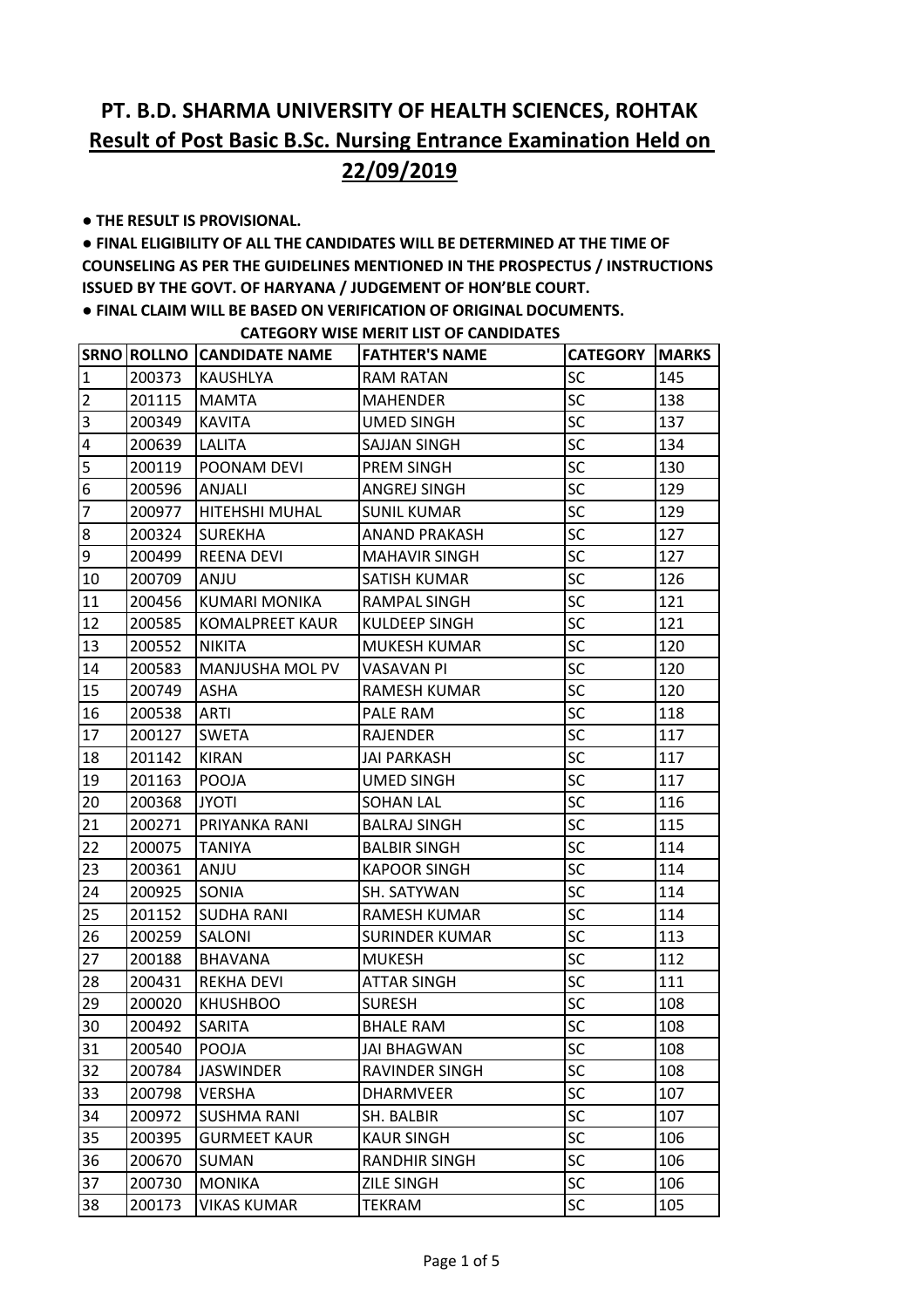**● THE RESULT IS PROVISIONAL.** 

**● FINAL ELIGIBILITY OF ALL THE CANDIDATES WILL BE DETERMINED AT THE TIME OF COUNSELING AS PER THE GUIDELINES MENTIONED IN THE PROSPECTUS / INSTRUCTIONS ISSUED BY THE GOVT. OF HARYANA / JUDGEMENT OF HON'BLE COURT.** 

**● FINAL CLAIM WILL BE BASED ON VERIFICATION OF ORIGINAL DOCUMENTS.**

|    |        | <b>SRNO ROLLNO CANDIDATE NAME</b> | <b>FATHTER'S NAME</b> | <b>CATEGORY   MARKS</b> |     |
|----|--------|-----------------------------------|-----------------------|-------------------------|-----|
| 39 | 200274 | <b>REEMA</b>                      | SHILAK RAM            | <b>SC</b>               | 104 |
| 40 | 200427 | <b>SHIVANI GAUTAM</b>             | <b>SHER SINGH</b>     | <b>SC</b>               | 104 |
| 41 | 200822 | <b>MAMTA</b>                      | SH. JEET KUMAR        | SC                      | 104 |
| 42 | 200582 | <b>SAVEETA</b>                    | <b>SURESH</b>         | SC                      | 103 |
| 43 | 200609 | PRIYANKA                          | <b>NARESH KUMAR</b>   | <b>SC</b>               | 102 |
| 44 | 200634 | <b>KANTA</b>                      | <b>ISHWAR SINGH</b>   | SC                      | 101 |
| 45 | 201008 | <b>RIMPY</b>                      | <b>BALBIR SINGH</b>   | SC                      | 101 |
| 46 | 200348 | <b>NEHA KUMARI</b>                | RAGUVIR SINGH         | SC                      | 100 |
| 47 | 200853 | <b>SHYAMLATA</b>                  | SH. OM PARKASH        | SC                      | 100 |
| 48 | 200460 | KIRAN RANI                        | PARTAP SINGH          | SC                      | 99  |
| 49 | 200731 | <b>JYOTI</b>                      | <b>PANNA LAL</b>      | SC                      | 99  |
| 50 | 200138 | <b>YOGINI</b>                     | <b>JAI SINGH</b>      | SC                      | 98  |
| 51 | 200366 | <b>DIVYA</b>                      | <b>BHAGAT RAM</b>     | SC                      | 98  |
| 52 | 200720 | IMONIKA                           | <b>SURESH</b>         | SC                      | 98  |
| 53 | 201101 | <b>NISHA RANI</b>                 | <b>RAJENDER KUMAR</b> | SC                      | 98  |
| 54 | 201173 | MEENAKSHI                         | KARAMVIR SINGH        | SC                      | 98  |
| 55 | 200364 | PREETI                            | <b>RAMPAT</b>         | SC                      | 97  |
| 56 | 200662 | <b>GEETU RANI</b>                 | VAZIR SINGH           | <b>SC</b>               | 97  |
| 57 | 200701 | LAXMI                             | <b>HARBANS</b>        | SC                      | 97  |
| 58 | 200790 | <b>MASHUK</b>                     | <b>ZILE SINGH</b>     | <b>SC</b>               | 97  |
| 59 | 200907 | <b>NEELAM</b>                     | SH. PUSHPINDER KUMAR  | SC                      | 97  |
| 60 | 200484 | <b>RINKU</b>                      | <b>ROHTASH</b>        | SC                      | 96  |
| 61 | 200855 | <b>DIVYA</b>                      | SH. SHYAM LAL         | <b>SC</b>               | 96  |
| 62 | 201164 | <b>MONIKA</b>                     | <b>OM PARKASH</b>     | SC                      | 96  |
| 63 | 200308 | <b>JYOTI</b>                      | <b>KARAMBIR</b>       | SC                      | 95  |
| 64 | 200689 | <b>SATYA DEVI</b>                 | PARKASH CHAND         | <b>SC</b>               | 95  |
| 65 | 200940 | <b>POONAM DOLLYKAY</b>            | <b>SH. ARJUN DASS</b> | SC                      | 95  |
| 66 | 201027 | <b>AARTI</b>                      | <b>DARSHAN LAL</b>    | SC                      | 95  |
| 67 | 201080 | <b>DEEPAK</b>                     | <b>SATBIR SINGH</b>   | SC                      | 95  |
| 68 | 201117 | <b>NEELAM KUMARI</b>              | <b>SUMIT</b>          | SC                      | 95  |
| 69 | 200098 | <b>CHETANA</b>                    | <b>SANJIV KUMAR</b>   | SC                      | 94  |
| 70 | 200377 | <b>NEETU</b>                      | <b>MAHAVIR SINGH</b>  | SC                      | 94  |
| 71 | 200641 | POOJA                             | <b>KRISHAN KUMAR</b>  | SC                      | 94  |
| 72 | 200910 | <b>ARPANA NIDHI</b>               | SH. BRIJ NATH         | SC                      | 94  |
| 73 | 201031 | SEEMA                             | <b>SINGH RAM</b>      | SC                      | 94  |
| 74 | 200109 | YACHIKA                           | <b>BALJEET</b>        | SC                      | 93  |
| 75 | 200157 | SONIA                             | <b>RAM BHAGAT</b>     | <b>SC</b>               | 93  |
| 76 | 200208 | SONIYA                            | <b>KARAMBIR</b>       | SC                      | 93  |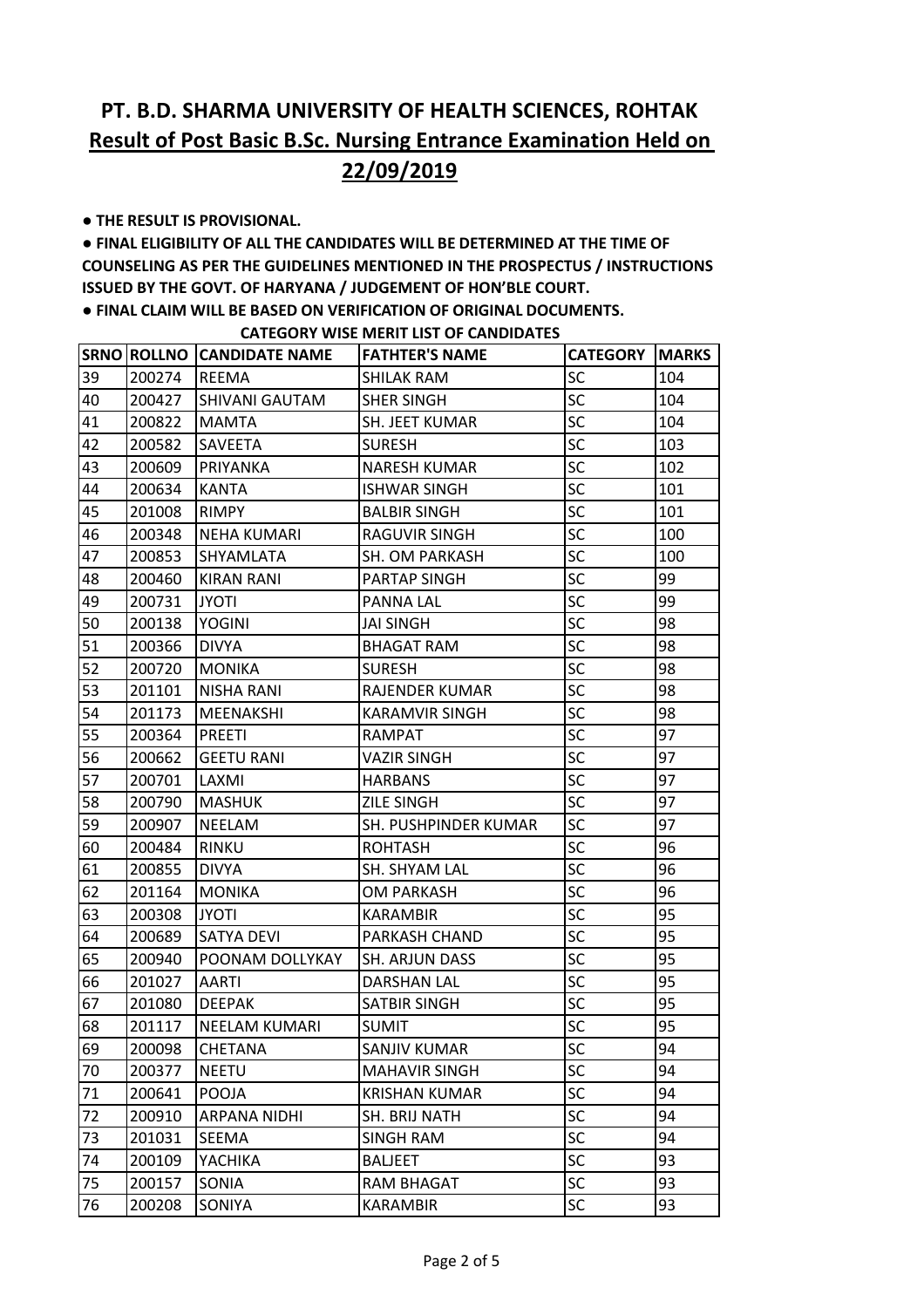**● THE RESULT IS PROVISIONAL.** 

**● FINAL ELIGIBILITY OF ALL THE CANDIDATES WILL BE DETERMINED AT THE TIME OF COUNSELING AS PER THE GUIDELINES MENTIONED IN THE PROSPECTUS / INSTRUCTIONS ISSUED BY THE GOVT. OF HARYANA / JUDGEMENT OF HON'BLE COURT.** 

**● FINAL CLAIM WILL BE BASED ON VERIFICATION OF ORIGINAL DOCUMENTS.**

|     |        | <b>SRNO ROLLNO CANDIDATE NAME</b> | <b>FATHTER'S NAME</b>    | <b>CATEGORY</b> | <b>MARKS</b> |
|-----|--------|-----------------------------------|--------------------------|-----------------|--------------|
| 77  | 201174 | <b>KOMAL</b>                      | <b>RAJ SINGH</b>         | SC              | 93           |
| 78  | 201021 | PREETI                            | <b>RAMPAL</b>            | SC              | 92           |
| 79  | 201119 | <b>SONI</b>                       | <b>KARAM VIR SINGH</b>   | <b>SC</b>       | 92           |
| 80  | 201155 | <b>NISHA</b>                      | <b>MAHENDER</b>          | SC              | 92           |
| 81  | 200114 | <b>POOJA</b>                      | <b>JILE SINGH</b>        | <b>SC</b>       | 91           |
| 82  | 200343 | <b>SURAKSHA</b>                   | <b>KRISHAN SINGH</b>     | SC              | 91           |
| 83  | 200702 | <b>ANITA</b>                      | <b>TARACHAND</b>         | SC              | 91           |
| 84  | 201131 | <b>SUMAN</b>                      | <b>RAM PARKASH</b>       | <b>SC</b>       | 91           |
| 85  | 200120 | <b>MEENA DEVI</b>                 | <b>MAHAVIR</b>           | SC              | 90           |
| 86  | 200177 | POOJA                             | <b>BALIEET</b>           | <b>SC</b>       | 90           |
| 87  | 200337 | <b>JYOTI</b>                      | RAMAN KUMAR              | SC              | 90           |
| 88  | 200616 | <b>SUMAN RANI</b>                 | <b>NAFE SINGH</b>        | SC              | 90           |
| 89  | 200246 | <b>ASHA</b>                       | <b>BIJENDER</b>          | <b>SC</b>       | 89           |
| 90  | 200298 | <b>SHIKSHA</b>                    | <b>SATPAL</b>            | SC              | 89           |
| 91  | 201043 | <b>SAVITA RANI</b>                | PHOOL SINGH              | <b>SC</b>       | 89           |
| 92  | 200548 | IPOOJA RAJPUT                     | <b>BALWANT SINGH</b>     | SC              | 87           |
| 93  | 200836 | <b>CHITER REKHA</b>               | <b>SH. BALJEET SINGH</b> | SC              | 87           |
| 94  | 200006 | ARTI                              | RAMESH KUMAR             | <b>SC</b>       | 86           |
| 95  | 200069 | <b>KOMAL</b>                      | SATISH KUMAR             | SC              | 86           |
| 96  | 200462 | <b>ASHA RANI</b>                  | <b>BALBIR SINGH</b>      | <b>SC</b>       | 86           |
| 97  | 200847 | <b>SANJANA</b>                    | <b>SH.OM PARKASH</b>     | SC              | 86           |
| 98  | 201024 | LAXMI                             | RAMKAWAR                 | SC              | 86           |
| 99  | 200831 | <b>ANITA</b>                      | <b>SH. ANAND KUMAR</b>   | <b>SC</b>       | 85           |
| 100 | 201183 | <b>MAMTA RANI</b>                 | <b>BHAGA RAM</b>         | SC              | 85           |
| 101 | 200327 | <b>RINKI</b>                      | <b>KAPTAN SINGH</b>      | <b>SC</b>       | 84           |
| 102 | 200968 | <b>POONAM</b>                     | SH. RAM GOPAL            | SC              | 84           |
| 103 | 201038 | <b>PARAMJEET KAUR</b>             | <b>JAGAN NATH</b>        | SC              | 84           |
| 104 | 200546 | KAVITA                            | <b>GIRIRAJ</b>           | <b>SC</b>       | 83           |
| 105 | 200817 | <b>AMARJEET KAUR</b>              | <b>SH. JAGSIR SINGH</b>  | SC              | 83           |
| 106 | 200911 | <b>SONIA</b>                      | <b>SH. KANWAR SINGH</b>  | SC              | 83           |
| 107 | 200964 | <b>HARDEEP KAUR</b>               | SH. GURUWACHAN SINGH     | SC              | 83           |
| 108 | 200976 | <b>KIRAN</b>                      | SH. BABU LAL             | SC              | 83           |
| 109 | 200990 | PONIKA CHAUHAN                    | SH. RAMPAL               | SC              | 83           |
| 110 | 201081 | <b>MONU</b>                       | <b>ISHWAR SINGH</b>      | SC              | 83           |
| 111 | 200760 | <b>ANNU RANI</b>                  | <b>UMED SINGH</b>        | SC              | 82           |
| 112 | 200987 | <b>MADHU</b>                      | <b>SH. SATISH KUMAR</b>  | <b>SC</b>       | 82           |
| 113 | 200090 | <b>MONIKA</b>                     | <b>RAM KUMAR</b>         | SC              | 81           |
| 114 | 200729 | RAMANDEEPKAUR                     | SARDARA SINGH            | SC              | 81           |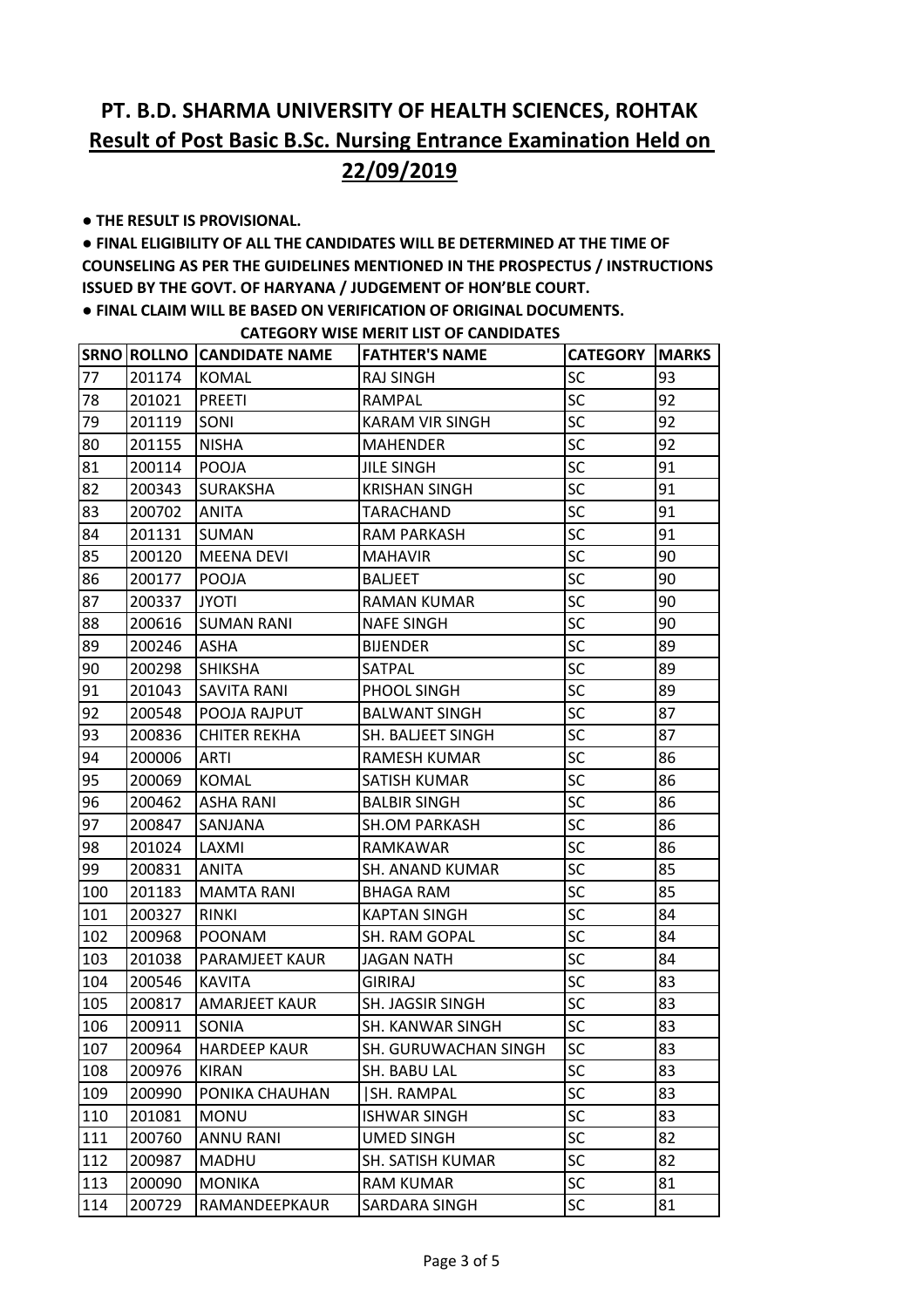**● THE RESULT IS PROVISIONAL.** 

**● FINAL ELIGIBILITY OF ALL THE CANDIDATES WILL BE DETERMINED AT THE TIME OF COUNSELING AS PER THE GUIDELINES MENTIONED IN THE PROSPECTUS / INSTRUCTIONS ISSUED BY THE GOVT. OF HARYANA / JUDGEMENT OF HON'BLE COURT.** 

**● FINAL CLAIM WILL BE BASED ON VERIFICATION OF ORIGINAL DOCUMENTS.**

|     |        | <b>SRNO ROLLNO CANDIDATE NAME</b> | <b>FATHTER'S NAME</b>     | <b>CATEGORY</b> | <b>MARKS</b> |
|-----|--------|-----------------------------------|---------------------------|-----------------|--------------|
| 115 | 200997 | IPOONAM DEVI                      | SH. SATPAL                | SC              | 81           |
| 116 | 200005 | <b>ANITA KUMARI</b>               | <b>MATU RAM</b>           | <b>SC</b>       | 80           |
| 117 | 200620 | KUSUM RANI                        | <b>BALWAN SINGH</b>       | SC              | 80           |
| 118 | 200651 | <b>MANISHA</b>                    | RAJ KUMAR                 | <b>SC</b>       | 80           |
| 119 | 200668 | <b>ANJALI</b>                     | <b>AJAY KUMAR</b>         | <b>SC</b>       | 80           |
| 120 | 200739 | <b>RUCHIKA</b>                    | <b>VIJAY PAL</b>          | SC              | 80           |
| 121 | 200818 | <b>GANGA</b>                      | <b>SH. SURENDER SINGH</b> | SC              | 80           |
| 122 | 200876 | <b>KAMALI DEVI</b>                | SH. MADAN MUNI            | SC              | 80           |
| 123 | 201042 | KIRAN                             | <b>RAM SINGH</b>          | <b>SC</b>       | 80           |
| 124 | 200335 | <b>KOMAL</b>                      | <b>MADAN LAL</b>          | <b>SC</b>       | 78           |
| 125 | 200371 | PUNAM                             | ROHIT MEHRA               | SC              | 78           |
| 126 | 200710 | <b>SEEMA</b>                      | <b>JASBIR SINGH</b>       | SC              | 78           |
| 127 | 200712 | DAMINI                            | PARDEEP KUMAR             | SC              | 78           |
| 128 | 200947 | <b>RENU BALA</b>                  | SH. RAM NATH              | <b>SC</b>       | 78           |
| 129 | 201030 | <b>REETA RANI</b>                 | <b>DESH RAJ</b>           | <b>SC</b>       | 78           |
| 130 | 201200 | <b>ANIL KUMARI</b>                | <b>RAJBIR SINGH</b>       | SC              | 78           |
| 131 | 200937 | <b>ANITA RANI</b>                 | SH. RAM SINGH             | SC              | 77           |
| 132 | 201077 | <b>JYOTI</b>                      | <b>JILE SINGH</b>         | SC              | 77           |
| 133 | 201130 | <b>MANKI DEVI</b>                 | <b>OM PARKASH</b>         | <b>SC</b>       | 77           |
| 134 | 200530 | <b>NIRMALA</b>                    | <b>HOSHIAR SINGH</b>      | <b>SC</b>       | 76           |
| 135 | 200956 | <b>MAMTESH</b>                    | SH. LAKSHMAN DASS         | SC              | 76           |
| 136 | 201099 | <b>MAINKA</b>                     | <b>JAGDISH</b>            | SC              | 76           |
| 137 | 201172 | <b>GEETA RANI</b>                 | <b>FAKIR CHAND</b>        | SC              | 76           |
| 138 | 200121 | RANI                              | RANDHIR SINGH             | <b>SC</b>       | 75           |
| 139 | 200686 | <b>KIRAN</b>                      | RISHI PARKASH             | <b>SC</b>       | 75           |
| 140 | 200099 | <b>SUSHMA</b>                     | RAMESH CHANDRA            | <b>SC</b>       | 74           |
| 141 | 200908 | ANNU                              | SH. KALASH                | SC              | 74           |
| 142 | 200975 | RACHNA                            | SH. JAINARAYAN            | SC              | 74           |
| 143 | 200159 | AARTI                             | ANAND SINGH               | <b>SC</b>       | 73           |
| 144 | 200557 | <b>KAVITA</b>                     | <b>HARI RAM</b>           | SC              | 73           |
| 145 | 200021 | <b>SAVITA KUMARI</b>              | <b>AJMER SINGH</b>        | SC              | 72           |
| 146 | 200487 | SARITA                            | <b>SHIV KUMAR</b>         | SC              | 72           |
| 147 | 200645 | <b>MAMTA</b>                      | SANTRAM                   | SC              | 72           |
| 148 | 200665 | <b>REKHA RANI</b>                 | <b>JANAK RAJ</b>          | <b>SC</b>       | 72           |
| 149 | 201006 | <b>KAVITA</b>                     | <b>VINOD KUMAR</b>        | <b>SC</b>       | 72           |
| 150 | 200047 | <b>JYOTI RANI</b>                 | RAJENDER SINGH            | SC              | 71           |
| 151 | 200794 | <b>DAYA RANI</b>                  | <b>JAIBIR SINGH</b>       | <b>SC</b>       | 71           |
| 152 | 201121 | POOJA                             | <b>JAGMINDER</b>          | SC              | 71           |